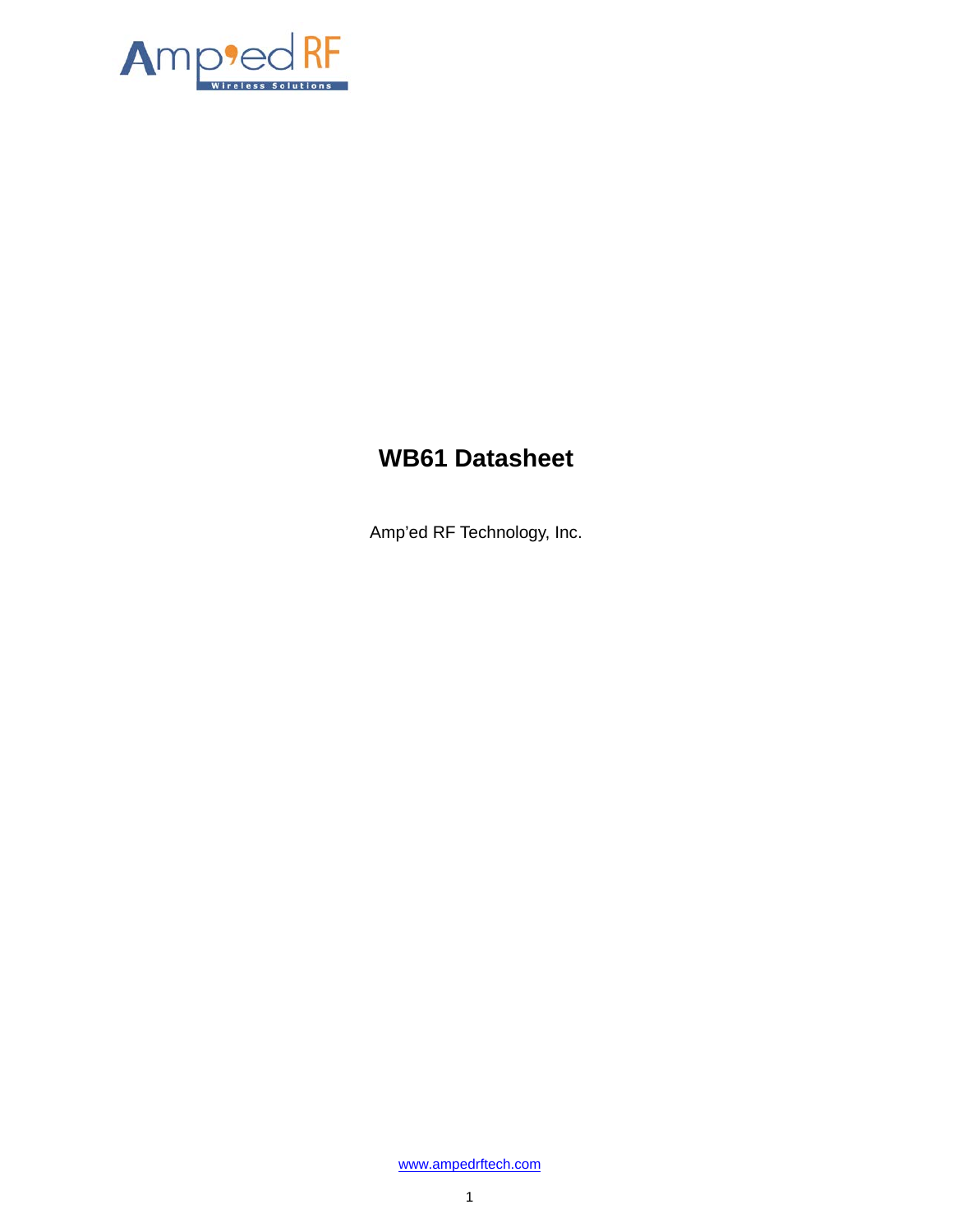

# **WB61 Product Specification**



26.9 mm x 15.2 mm x 2.8 mm

## **Description**

Amp'ed RF Tech presents our WB61 Wi-Fi & Bluetooth combo module: 802.11abgn/Bluetooth v4.0. The WB61 is a small footprint low cost RF module intended to help customers shorten product development cycles and reduce cost. It is fully compatible with Linux & Android systems, or our own upper layer stack, Amp'ed UP, for a complete host & controller solution.

## **Features**

#### **WLAN**

- 802.11a/b/g/n, 802.11d, 802.11r
- Output Power, +21.5dBm
- Interface, SDIO 2.0, SPI
- Wi-Fi Direct (concurrent)
- Wi-Fi Display
- Wi-Fi Protected Setup
- Soft Access Point
- Hotspot 2.0
- Security: WPAI/WPA2, AES, WEP

#### **Bluetooth**

- Bluetooth v4.0 + BLE
- Protocol Stack, up to HCI
- Output Power, +13dBm
- Interface, H4 (UART), PCM Audio
- Wi-Fi coexistence for BT Classic and BLE

#### **Hardware**

- Serial interfaces: UART, PCM, SDIO
- Deep sleep current, 20 μA
- RoHS conformance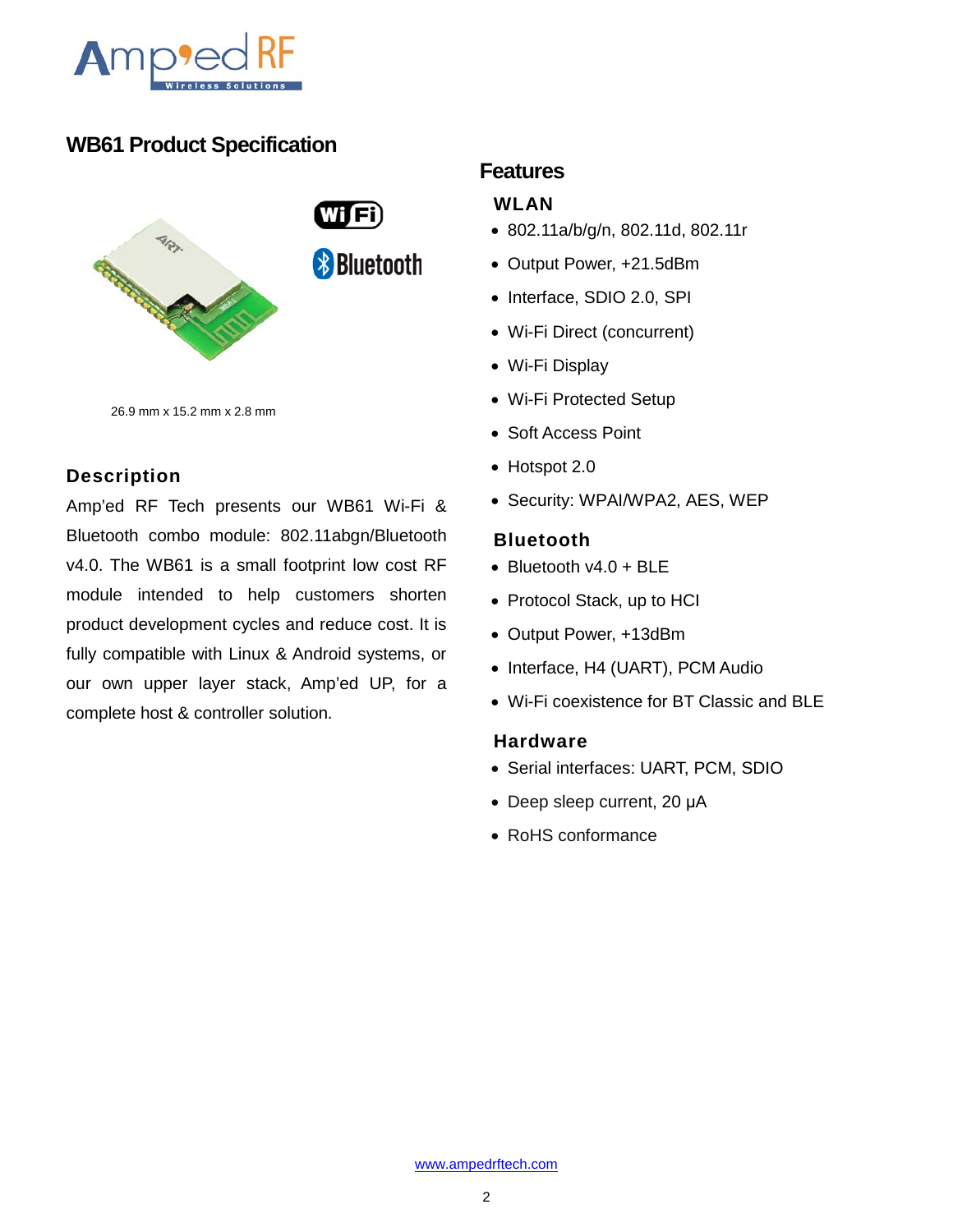

# **Contents**

| 1.                                                 |              |  |
|----------------------------------------------------|--------------|--|
| 1.1.<br>1.2.<br>1.3.<br>1.4.<br>1.5.<br>1.6.<br>2. |              |  |
| 2.1.<br>3.                                         |              |  |
| 4.                                                 |              |  |
| 4.1.<br>4.2.<br>4.3.<br>5.                         | <b>RESET</b> |  |
| 5.1<br>6.                                          |              |  |
| 7.                                                 |              |  |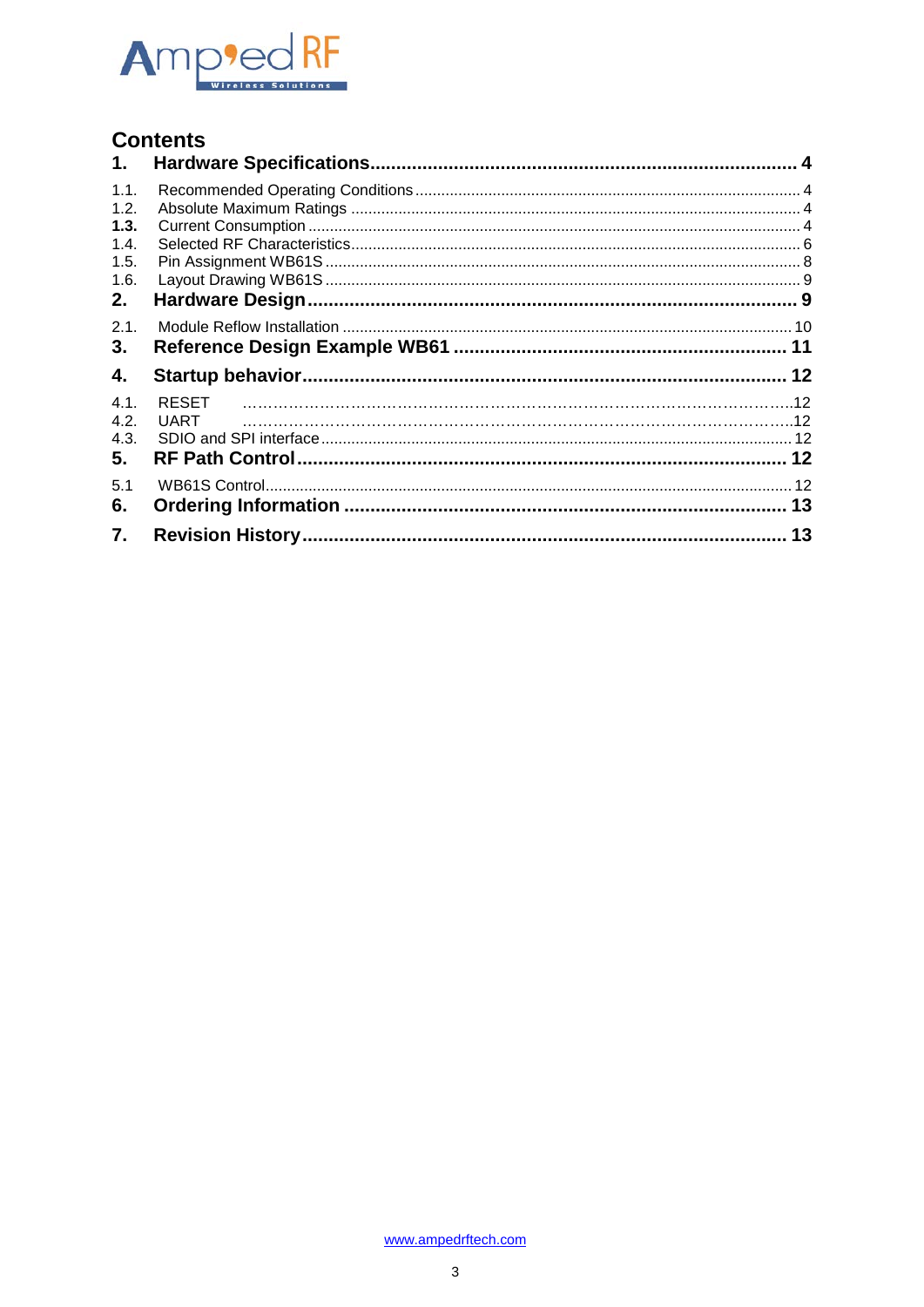

# <span id="page-3-0"></span>**1. Hardware Specifications**

<span id="page-3-1"></span>General Conditions (VIN= 3.6V and 25°C)

1.1. Recommended Operating Conditions

| Rating                             | <b>Min</b> | <b>Typical</b> | <b>Max</b> | Unit  |
|------------------------------------|------------|----------------|------------|-------|
| <b>Operating Temperature Range</b> | $-40$      |                | 85         | °C    |
| Supply Voltage V <sub>IN</sub>     | 2.3        | 3.6            | 4.8        | Volts |
| Signal Pin Voltage                 | -          | 1.8            |            | Volts |
| <b>RF</b> Frequency                | 2400       |                | 2483.5     | MHz   |

## <span id="page-3-2"></span>1.2. Absolute Maximum Ratings

| Rating                    | <b>Min</b> | <b>Typical</b> | <b>Max</b> | Unit  |
|---------------------------|------------|----------------|------------|-------|
| Storage temperature range | $-55$      |                | $+150$     | °C    |
| Supply voltage $V_{IN}$   | $-0.3$     |                | $+5.0$     | Volts |
| I/O pin voltage $V_{10}$  | $-0.3$     |                | $+2.5$     | Volts |
| RF input power            |            |                | -5         | dBm   |

## <span id="page-3-3"></span>**1.3.** Current Consumption

| <b>Modes (WLAN Max Power Consumption)</b><br>$VBAT=3.6V$                                                              | Avg    | Unit |
|-----------------------------------------------------------------------------------------------------------------------|--------|------|
| Complete Power Down (PMUEN low)                                                                                       | 17     | μA   |
| Sleep                                                                                                                 | 101    | μA   |
| Power save (beacon period including DTIM 100ms, beacon length 1ms)<br>-proprietary power saving features enabled      | 0.77   | mA   |
| $RX$ (idle, $2.4GHz$ )                                                                                                | 64.07  | mA   |
| RX (active, 2.4GHz, OFDM)                                                                                             | 67.87  | mA   |
| TX (active, 2.4GHz, OFDM), 15.5dBm @RF port                                                                           | 242.67 | mA   |
| TX (active, 2.4GHz, OFDM), 20.5dBm @RF port                                                                           | 338.67 | mA   |
| TX (active, 2.4GHz, OFDM), 19.0dBm @RF port                                                                           | 285.67 | mA   |
| A VoIP call using a standard codec G.711 (64Kb/s, 320 byte packets) and<br>U-APSD (WMM power save) power-saving mode. | 4.65   | mA   |
| Video streaming; the device is receiving 2.0 Mbps of data using legacy<br>PSM mode (for example, MPEG-4@2Mbps)        | 13.31  | mA   |
| Ipeak: system maximum peak current draw                                                                               | 378    | mA   |

| <b>Modes (Bluetooth Typical Power Consumption)</b>                                                                              | Avg    | <b>Unit</b> |
|---------------------------------------------------------------------------------------------------------------------------------|--------|-------------|
| System reset mode                                                                                                               | 6      | μA          |
| System deep sleep mode                                                                                                          | 30     | μA          |
| Page and inquiry scan (Page period=1.28s, Inquiry period=2.56S)                                                                 | 574    | μA          |
| Sniff in Master mode (Master, Tsniff=1.28s, 4 attempts, 0 sniff timeout                                                         | 129    | μA          |
| Sniff in Slave mode (Slave, Tsniff=1.28s, 4 attempts, 0 sniff timeout                                                           | 155    | μA          |
| Sniff in Master mode (Master, Tsniff=500ms, 4 attempts, 0 sniff timeout                                                         | 255    | μA          |
| Sniff in Slave mode (Slave, Tsniff=500ms, 4 attempts, 0 sniff timeout                                                           | 437    | μA          |
| HVS+Sniff in Master mode (HVS, Sniff (Master, 500ms, 4 attempts, 0 sniff<br>timeout), $P=1.28$ s; $I=2.56$ s                    | TBD    | mA          |
| HVS+Sniff in Slave mode (HV3, Sniff (Slave, 500ms, 4 attempts, 0 sniff<br>timeout), $P=1.28$ s; $I=2.56$ s                      | 15.236 | mA          |
| 2-EV3+Sniff in Master mode (2-EV3, T eSCO=12, W eSCO=2; Sniff<br>(Master, 500ms, 4 attempts, 0 sniff timeout), P=1.28S; I=2.56s | TBD    | mA          |
| 2-EV3+Sniff in Slave mode (2-EV3, T eSCO=12, W eSCO=2; Sniff                                                                    | 9.728  | mA          |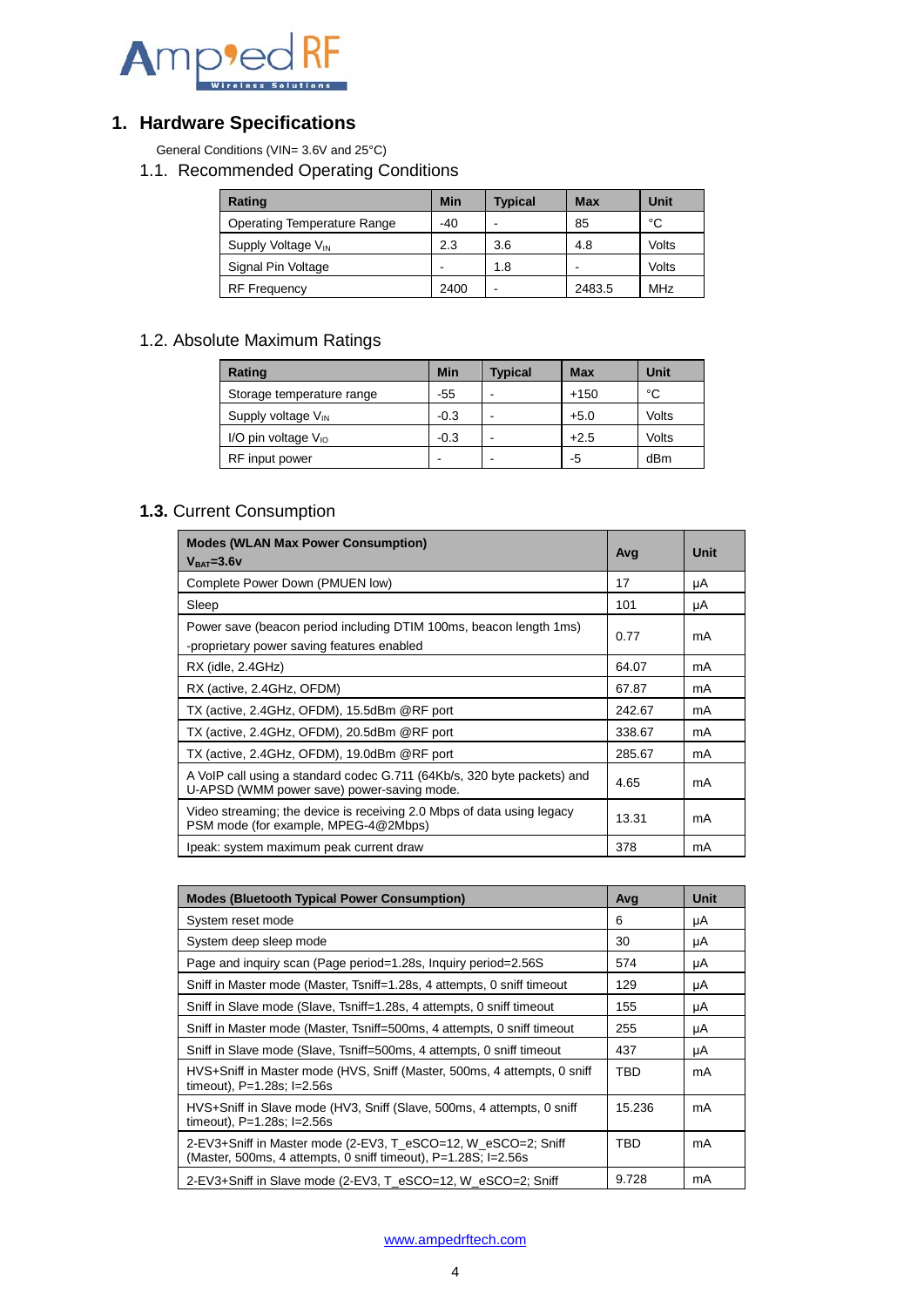

| (Slave, 500ms, 4 attempts, 0 sniff timeout), P=1.28S; I=2.56s                                                                               |            |    |
|---------------------------------------------------------------------------------------------------------------------------------------------|------------|----|
| DH1 TX- DH5 RX in Master mode (@maximum throughput)                                                                                         | 36.641     | mA |
| DH1 TX-3-DH5 RX in Master mode (@maximum throughput)                                                                                        | 41.7       | mA |
| DH5 TX- Null RX in Master mode (@maximum throughput)                                                                                        | TBD.       | mA |
| 3-DH5 TX- Null RX in Master mode (@maximum throughput)                                                                                      | TBD        | mA |
| A2DP from FM RX (TX 3-DH5- RX null, 400 kbps, A2DP SBC high quality<br>joint stereo host off-load from FM RX48 kHz)                         | TBD        | mA |
| A2DP from PCM/I2S1 and I2S2 (TX 3-DH5 - RX Null, 400 kbps, A2DP SBC<br>high quality joint stereo host off-load from I2S 500 kHz burst mode) | <b>TBD</b> | mA |
| BLE: Advertising (nonconnectable) (Interval: 1.28s;Data:15; bytes 3<br>channels)                                                            | TBD        | μA |
| BLE: Advertising (discoverable) (Interval: 1.28 s; Data: 15 bytes; 3<br>channels)                                                           | TBD.       | μA |
| BLE: Scanning (Interval: 1.28 s; Window: 11.25 ms; Single frequency per<br>window)                                                          | TBD        | μA |
| Link layer connection (Master; Interval: 500 ms; Slave Latency: 0; Empty<br>TX/RX packets)                                                  | TBD        | μA |
| Link layer connection (Master; Interval: 1 s; Slave latency: 0; Empty TX<br>packets; RX payload: 27 bytes)                                  | TBD        | μA |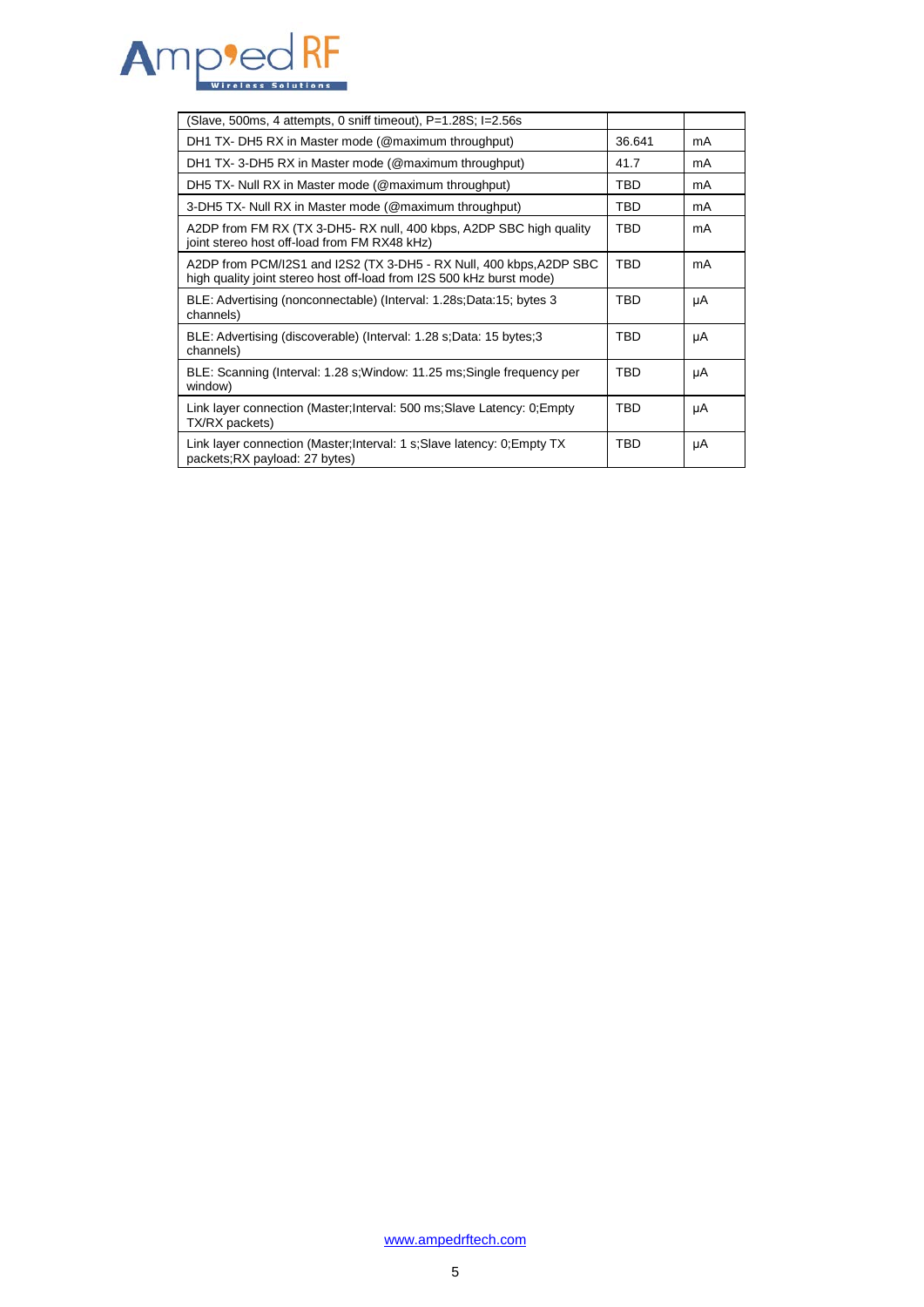

#### <span id="page-5-0"></span>1.4. Selected RF Characteristics

| <b>Parameters</b>           | <b>Typical</b>             | Unit    |                 |
|-----------------------------|----------------------------|---------|-----------------|
| Antenna load                |                            | 50      | ohm             |
| <b>Wi-Fi Receiver</b>       |                            |         |                 |
| Sensitivity                 | DSSS 1Mbps@FER<8%          | -98     | dBm             |
| Sensitivity                 | DSSS 2Mbps@FER<8%          | $-95$   | dBm             |
| Sensitivity                 | CCK 5.5Mbps@FER<8%         | -93     | dBm             |
| Sensitivity                 | CCK 11Mbps@FER<8%          | -91     | dBm             |
| Sensitivity                 | BPSK 6Mbps@PER<10%         | $-93.5$ | dBm             |
| Sensitivity                 | BPSK 9Mbps@PER<10%         | -91.5   | dBm             |
| Sensitivity                 | QPSK 12Mbps@PER<10%        | $-90.5$ | dBm             |
| Sensitivity                 | QPSK 18Mbps@PER<10%        | -88     | dBm             |
| Sensitivity                 | 16QAM 24Mbps@PER<10%       | -85     | dBm             |
| Sensitivity                 | 16QAM 36Mbps@PER<10%       | -82     | dBm             |
| Sensitivity                 | 64QAM 48Mbps@PER<10%       | -78     | dBm             |
| Sensitivity                 | 64QAM 54Mbps@PER<10%       | $-76.5$ | dBm             |
| Sensitivity                 | BPSK 6.5Mbps@PER<10%       | -92     | dBm             |
| Sensitivity                 | QPSK 13Mbps@PER<10%        | -89     | dBm             |
| Sensitivity                 | QPSK 19.5Mbps@PER<10%      | $-86.5$ | d <sub>Bm</sub> |
| Sensitivity                 | 16QAM 26Mbps@PER<10%       | -84     | dBm             |
| Sensitivity                 | 16 QAM 39Mbps@PER<10%      | $-80.5$ | dBm             |
| Sensitivity                 | 64QAM 52Mbps@PER<10%       | $-76.5$ | dBm             |
| Sensitivity                 | 64QAM 58.5Mbps@PER<10%     | -74.5   | dBm             |
| Sensitivity                 | 64QAM 65Mbps@PER<10%       | -73     | dBm             |
| Wi-Fi Receiver 5GHz 11n     |                            |         |                 |
| Sensitivity                 | BPSK 6.5Mbps@PER<10%,Nss=1 | -91     | dBm             |
| Sensitivity                 | QPSK 13Mbps@PER<10%, Nss=1 | -88     | dBm             |
| Sensitivity                 | 16QAM 26MbpsPER<10%, Nss=1 | -83     | dBm             |
| Sensitivity                 | 64QAM 65MbpsPER<10%, Nss=1 | $-72.5$ | dBm             |
| <b>Wi-Fi Transmitter</b>    |                            |         |                 |
| <b>Output Power</b>         | 802.11b/g DSSS/CCK         | 21.25   | d <sub>Bm</sub> |
| <b>Output Power</b>         | 802.11b/g BPSK 1/2         | 21.25   | dBm             |
| <b>Output Power</b>         | 802.11b/g BPSK 3/4         | 21.25   | dBm             |
| <b>Output Power</b>         | 802.11b/g QPSK 1/2         | 21.25   | dBm             |
| Output Power                | 802.11b/g QPSK 3/4         | 21.25   | dBm             |
| <b>Output Power</b>         | 802.11b/g 16QAM 1/2        | 21.25   | dBm             |
| <b>Output Power</b>         | 802.11b/g 16QAM 3/4        | 20.25   | dBm             |
| <b>Output Power</b>         | 802.11b/g 64QAM 2/3        | 19.25   | dBm             |
| <b>Output Power</b>         | 802.11b/g 64QAM 3/4        | 18.25   | dBm             |
| <b>Output Power</b>         | 802.11n MCS-0              | 21.25   | dBm             |
| <b>Output Power</b>         | 802.11n MCS-1              | 21.25   | dBm             |
| <b>Output Power</b>         | 802.11n MCS-2<br>21.25     |         | dBm             |
| <b>Output Power</b>         | 802.11n MCS-3              | 21.25   | dBm             |
| <b>Output Power</b>         | 802.11n MCS-4              | 20.25   | dBm             |
| <b>Output Power</b>         | 802.11n MCS-5              | 19.25   | dBm             |
| <b>Output Power</b>         | 802.11n MCS-6              | 18.25   | dBm             |
| <b>Output Power</b>         | 802.11n MCS-7              | 17.00   | dBm             |
| Wi-Fi Transmitter 5GHz, 11n |                            |         |                 |
| <b>Output Power</b>         | 802.11n MCS-0              | 19.5    | dBm             |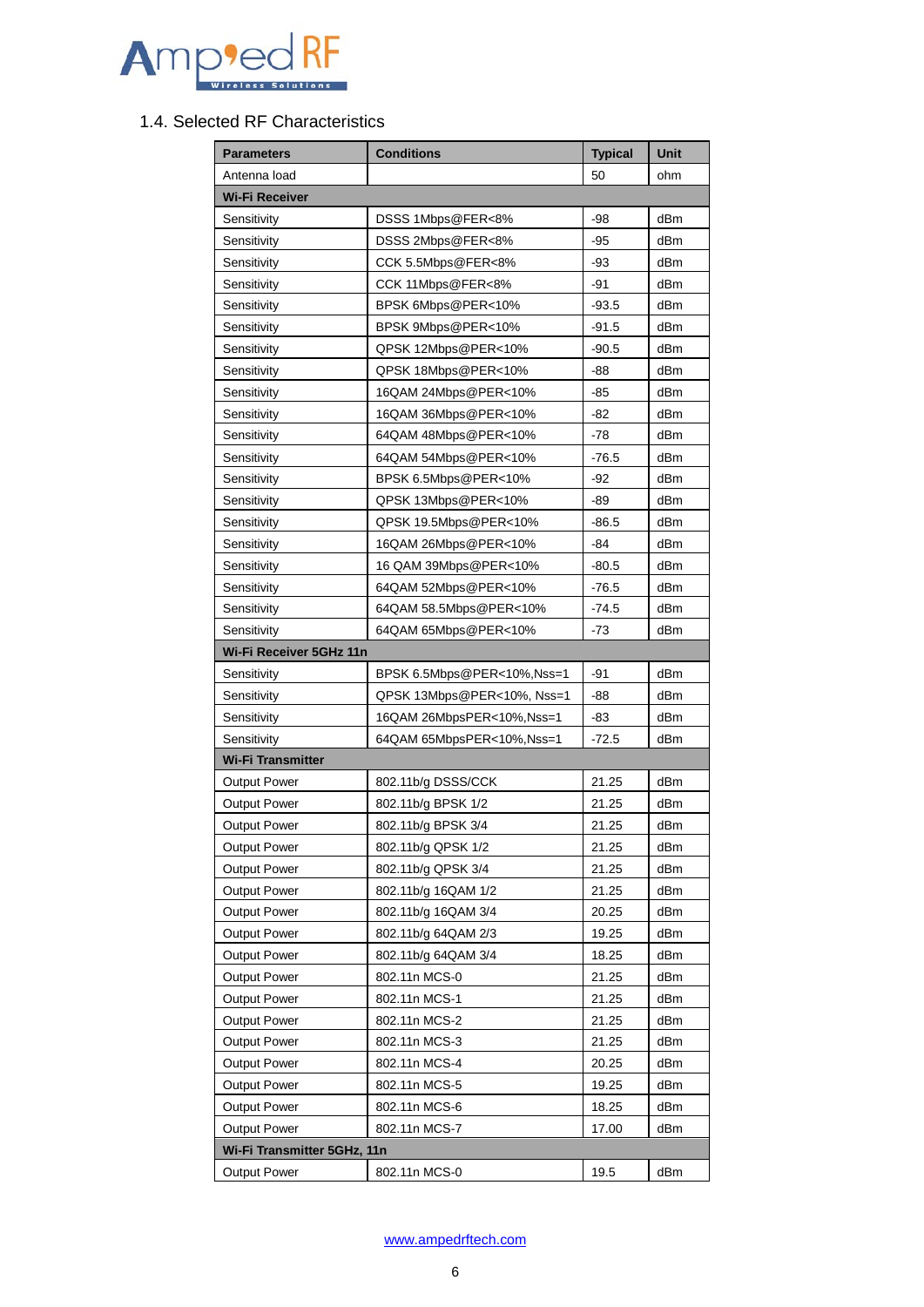

| <b>Output Power</b>                           | 802.11n MCS-7                      | 14.5            | dBm        |
|-----------------------------------------------|------------------------------------|-----------------|------------|
| <b>Bluetooth Receiver</b>                     |                                    |                 |            |
| Receiver sensitivity<br>(clean transmitter)   | FSK (1Mbps), BER≤0.1%              | $-92$           | dBm        |
| Receiver sensitivity<br>(dirty transmitter)   | FSK (1Mbps), BER≤0.1%              | -91             | dBm        |
| EDR sensitivity 2 Mbps<br>(clean transmitter) | PSK(2Mbps and 3Mbps),<br>BER≤0.01% | -92             | dBm        |
| EDR sensitivity 3 Mbps<br>(clean transmitter) | PSK(2Mbps and 3Mbps),<br>BER≤0.01% | -86             | dBm        |
| EDR sensitivity 2 Mbps<br>(dirty transmitter) | PSK(2Mbps and 3Mbps),<br>BER≤0.1%  | -91             | dBm        |
| EDR sensitivity 3 Mbps<br>(dirty transmitter) | PSK(2Mbps and 3Mbps),<br>BER≤0.1%  | -85             | dBm        |
| <b>Bluetooth Transmitter</b>                  |                                    |                 |            |
| Frequency range                               |                                    | 2400~24<br>83.5 | <b>MHz</b> |
| Maximum output power                          | FSK(1Mbps)                         | 13              | dBm        |
| Minimum output power                          | FSK(1Mbps)                         | $-20$           | dBm        |
| Minimum output power<br>in inquiry mode       | FSK(1Mbps)                         | -30             | dBm        |
| Output power accuracy                         | FSK(1Mbps)                         | ±2              | dB         |
| Maximum output power                          | PSK(2 Mbps)                        | 10              | dBm        |
| Maximum output power                          | PSK(3 Mbps)                        | 10              | dBm        |
| <b>EDR</b> relative transmit<br>power         | PSK(2Mbps and 3Mbps)               | 0               | dB         |
| Minimum output power                          | PSK(2Mbps and 3Mbps)               | $-20$           | dBm        |
| <b>BLE Transmitter</b>                        |                                    |                 |            |
| Maximum output power                          |                                    | 13              | dBm        |
| Minimum output power                          |                                    | $-20$           | dBm        |
| Minimum output power<br>in advertising mode   |                                    | $-30$           | dBm        |
| Output power accuracy                         |                                    | ±2              | dB         |
| <b>BLE Receiver</b>                           |                                    |                 |            |
| Receiver sensitivity<br>(clean transmitter)   | PER<30.8%                          | -93             | dBm        |
| Receiver sensitivity<br>(dirty transmitter)   | PER<30.8%                          | -92             | dBm        |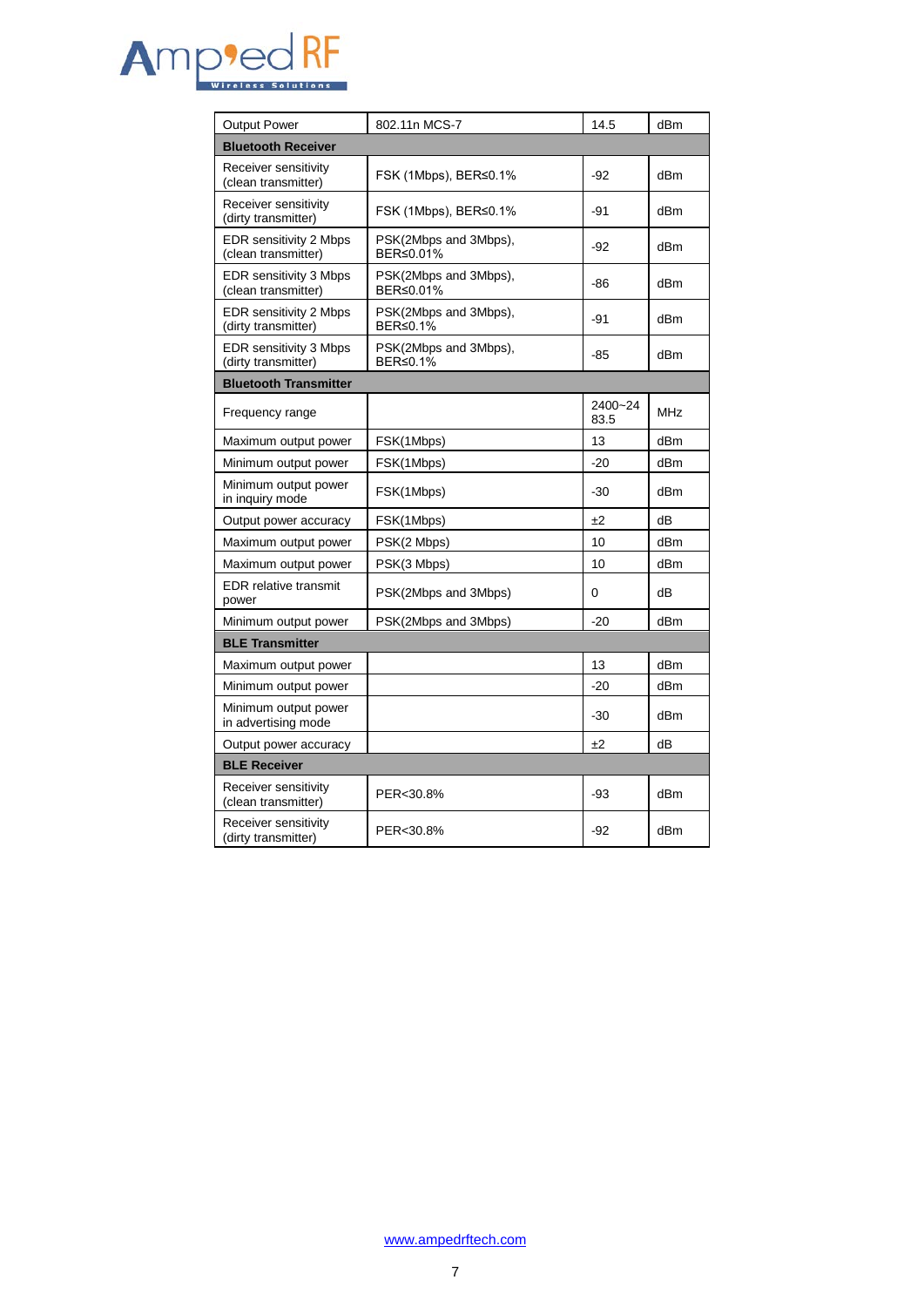

## <span id="page-7-0"></span>1.5. Pin Assignment WB61S

| <b>Name</b>             | <b>Type</b>  | Pin#           | <b>Description</b>                  | <b>ALT Function</b> |  |
|-------------------------|--------------|----------------|-------------------------------------|---------------------|--|
| <b>Power and Ground</b> |              |                |                                     |                     |  |
| 24<br><b>VIN</b>        |              |                | <b>VIN</b>                          |                     |  |
| <b>GND</b>              |              | 23             | <b>GND</b>                          |                     |  |
| <b>Control</b>          |              |                |                                     |                     |  |
| <b>BTRST</b>            | I            | 21             | <b>BT</b> Reset input               |                     |  |
| <b>WIFIRST</b>          | $\mathbf{I}$ | 20             | <b>WLAN Reset input</b>             |                     |  |
| <b>PMUEN</b>            | I            | 19             | External PMU enable                 |                     |  |
| <b>HOSTWK</b>           | O            | 5              | Host Wakeup output                  |                     |  |
| <b>GND</b>              |              | 6              | <b>GND</b>                          |                     |  |
| <b>UART</b>             |              |                |                                     |                     |  |
| <b>RXD</b>              | T            | 25             | Receive data                        |                     |  |
| <b>TXD</b>              | O            | 27             | Transmit data                       |                     |  |
| <b>RTS</b>              | O            | 26             | Request to send (active low)        |                     |  |
| <b>CTS</b>              | T            | 22             | Clear to send (active low)          |                     |  |
| <b>SDIO</b>             |              |                |                                     |                     |  |
| SDIO <sub>[0]</sub>     | I/O          | 13             | SDIO CMD                            | SPI DI              |  |
| SDIO [1]                | I/O          | 17             | SDIO DATA0                          | SPI DO              |  |
| SDIO [2]                | I/O          | 18             | <b>SDIO DATA1</b>                   | SPI INT             |  |
| SDIO <sub>[3]</sub>     | I/O          | 15             | <b>SDIO DATA3</b>                   | SPI CSN             |  |
| SDIO [4]                | I/O          | 14             | <b>SDIO CLK</b>                     | SPI CLK             |  |
| SDIO [5]                | I/O          | 16             | <b>SDIO DATA2</b>                   |                     |  |
| <b>SDIO INT</b>         | O            | 28             | SDIO external interrupt             |                     |  |
| <b>PCM</b>              |              |                |                                     |                     |  |
| <b>PCM</b>              | I/O          | $\overline{4}$ | PCM SYNC                            |                     |  |
| <b>PCM</b>              | I/O          | $\overline{2}$ | PCM CLK                             |                     |  |
| <b>PCM</b>              | T            | 3              | <b>PCM IN</b>                       |                     |  |
| <b>PCM</b>              | O            | $\mathbf{1}$   | PCM OUT                             |                     |  |
| <b>External Antenna</b> |              |                |                                     |                     |  |
| <b>GND</b>              |              | $\overline{7}$ | <b>GND</b>                          |                     |  |
| <b>GND</b>              |              | 8              | <b>GND</b>                          |                     |  |
| <b>GND</b>              |              | 9              | <b>GND</b>                          |                     |  |
| <b>GND</b>              |              | 10             | <b>GND</b>                          |                     |  |
| <b>ANT</b>              | I/O          | 11             | Antenna port for WLAN and BT 2.4GHz |                     |  |
| <b>ANT</b>              | I/O          | 29             | Antenna port for WLAN 5GHz          |                     |  |
| <b>GND</b>              |              | 12             | <b>GND</b>                          |                     |  |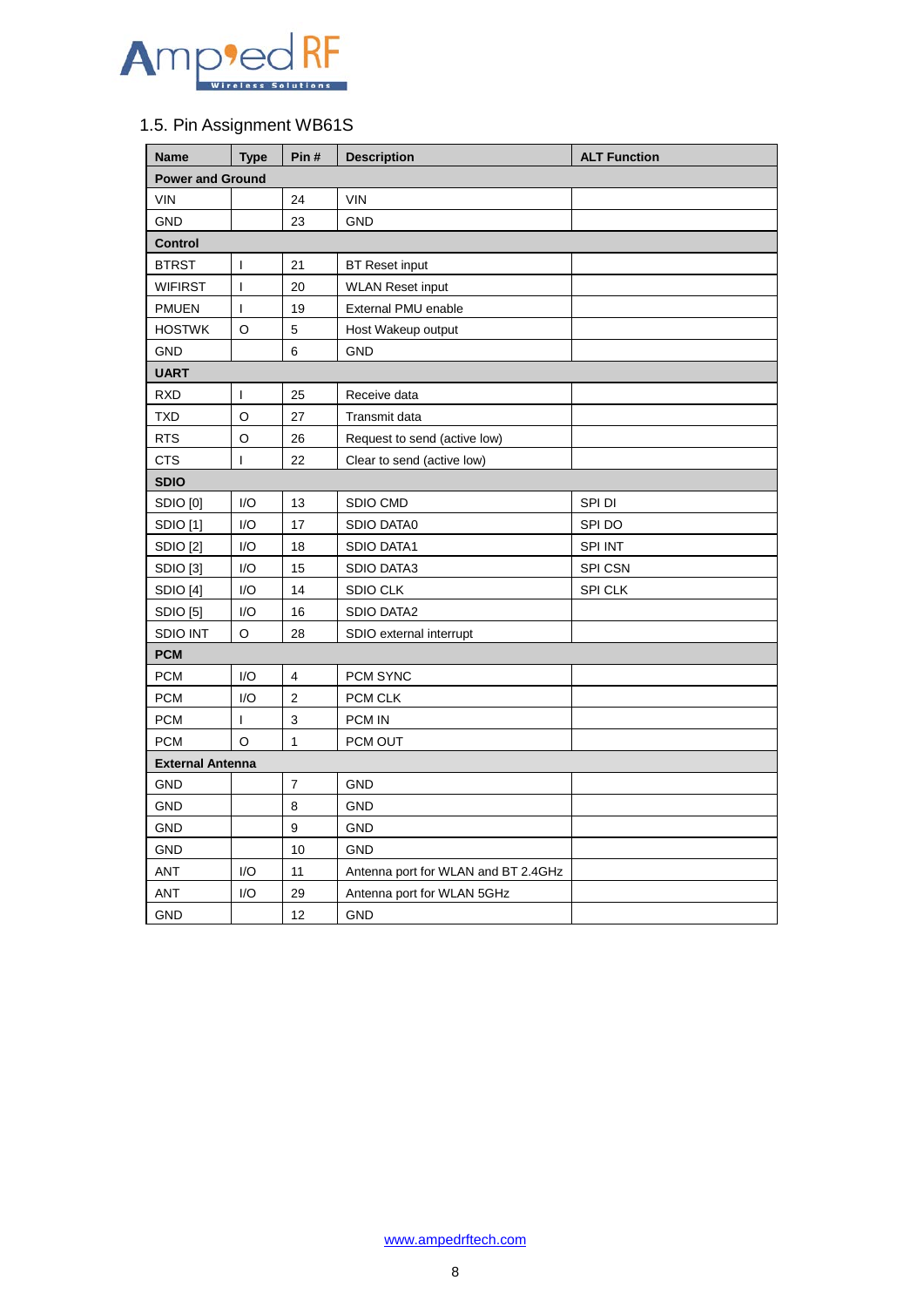

#### <span id="page-8-0"></span>1.6. Layout Drawing WB61S

Size: 26.9 mm x 15.2 mm x 2.8 mm (height)



#### <span id="page-8-1"></span>**2. Hardware Design**

- All unused pins should be left floating; do not ground.
- All GND pins must be well grounded.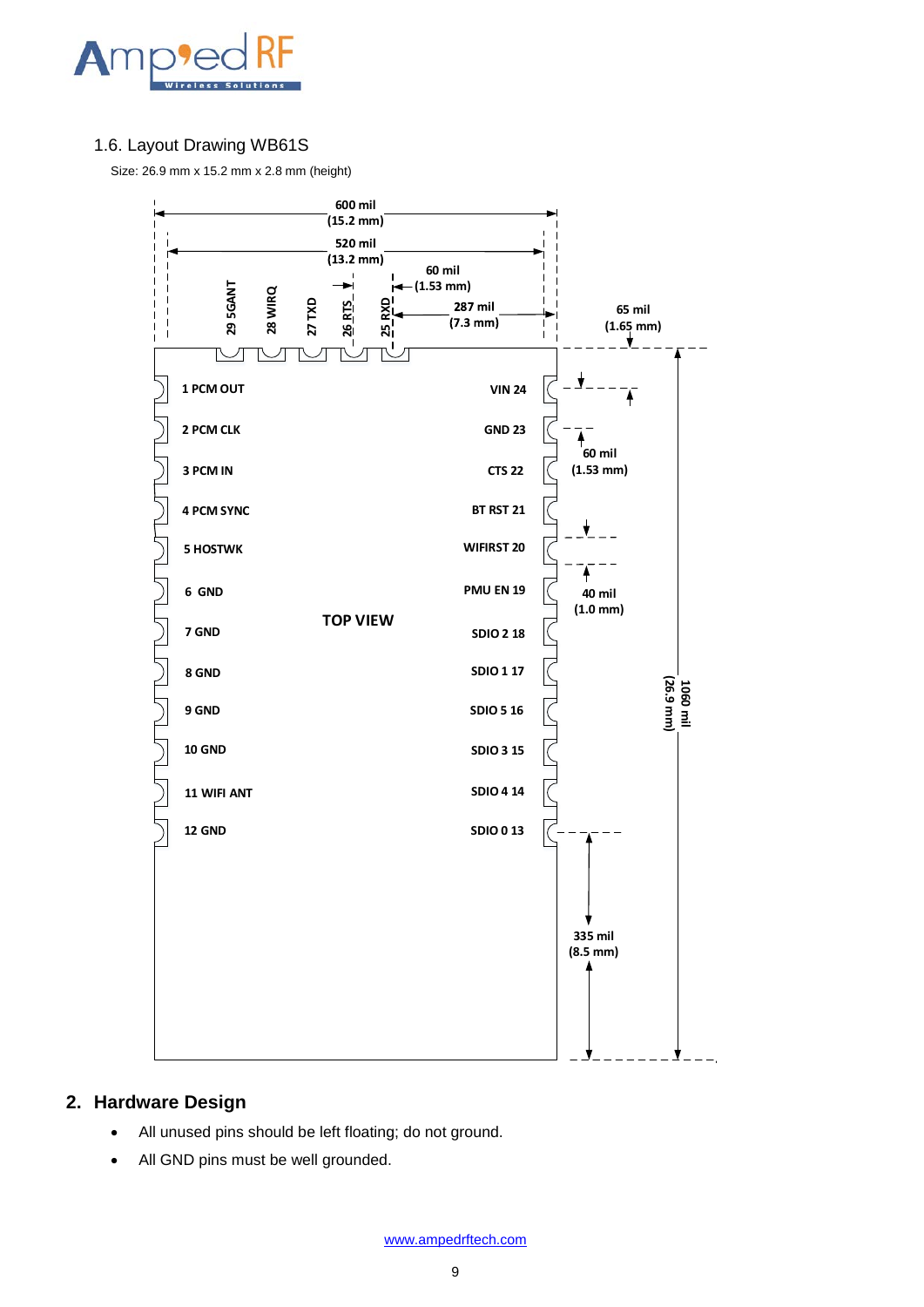

- The area around the antenna should be free of any ground planes, power planes, trace routings, or metal for at least 6.5 mm in all directions.
- Traces should not be routed underneath the module.

#### 2.1. Module Reflow Installation

<span id="page-9-0"></span>The WB61 is a surface mount Bluetooth module supplied on a 29 pin, 6-layer PCB. The final assembly recommended reflow profiles are:

For RoHS/Pb-free applications, Sn96.5/Ag3.0/Cu0.5 solder is recommended.

- Maximum peak temperature of 230° 240°C (below 250°C).
- Maximum rise and fall slope after liquidous of < 2°C/second.
- Maximum rise and fall slope after liquidous of < 3°C/second.
- Maximum time at liquidous of 40 80 seconds.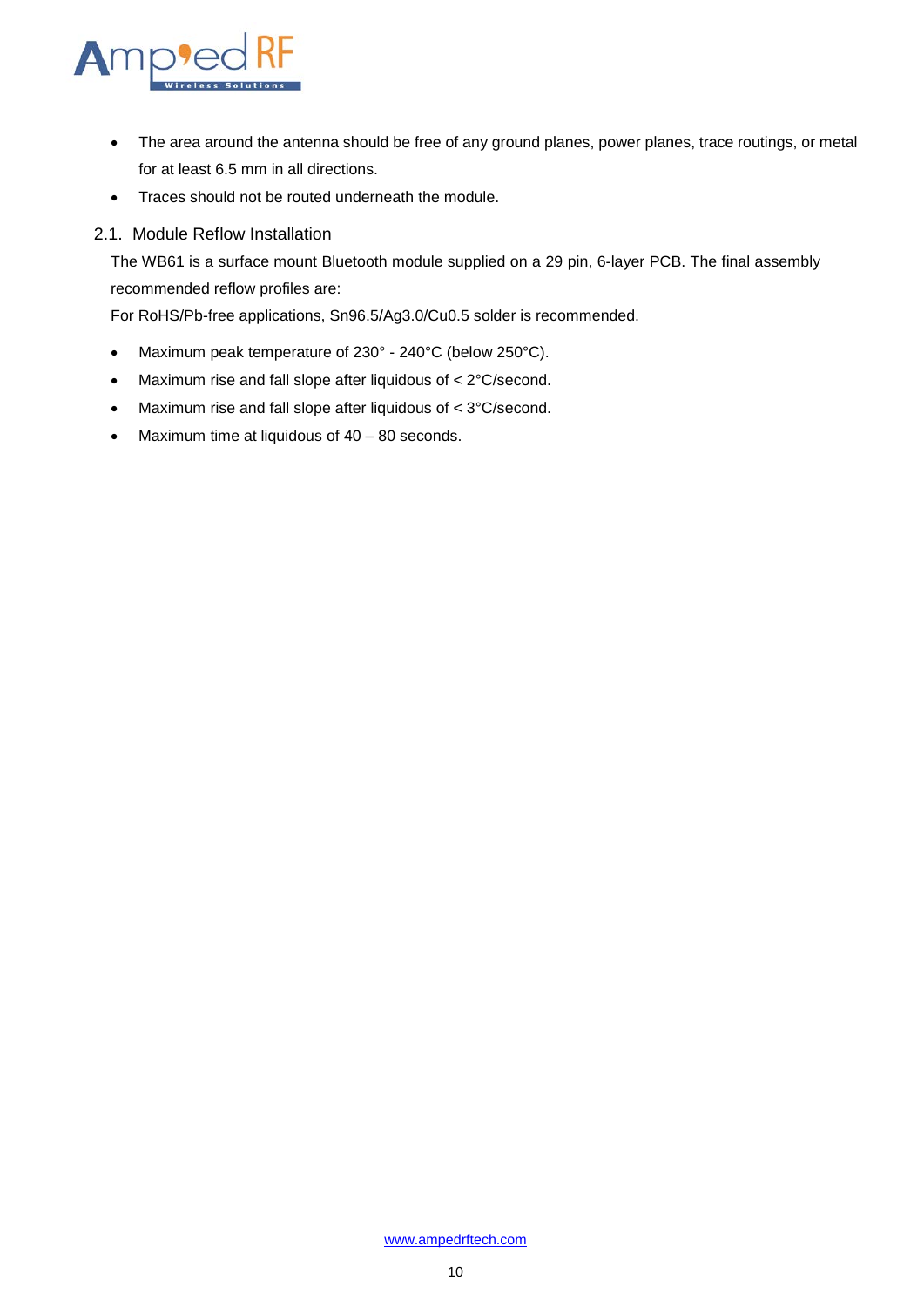

## <span id="page-10-0"></span>**3. Reference Design Example WB61**

The follow circuits are examples of typical Linux based platform connections to the WB51 module.

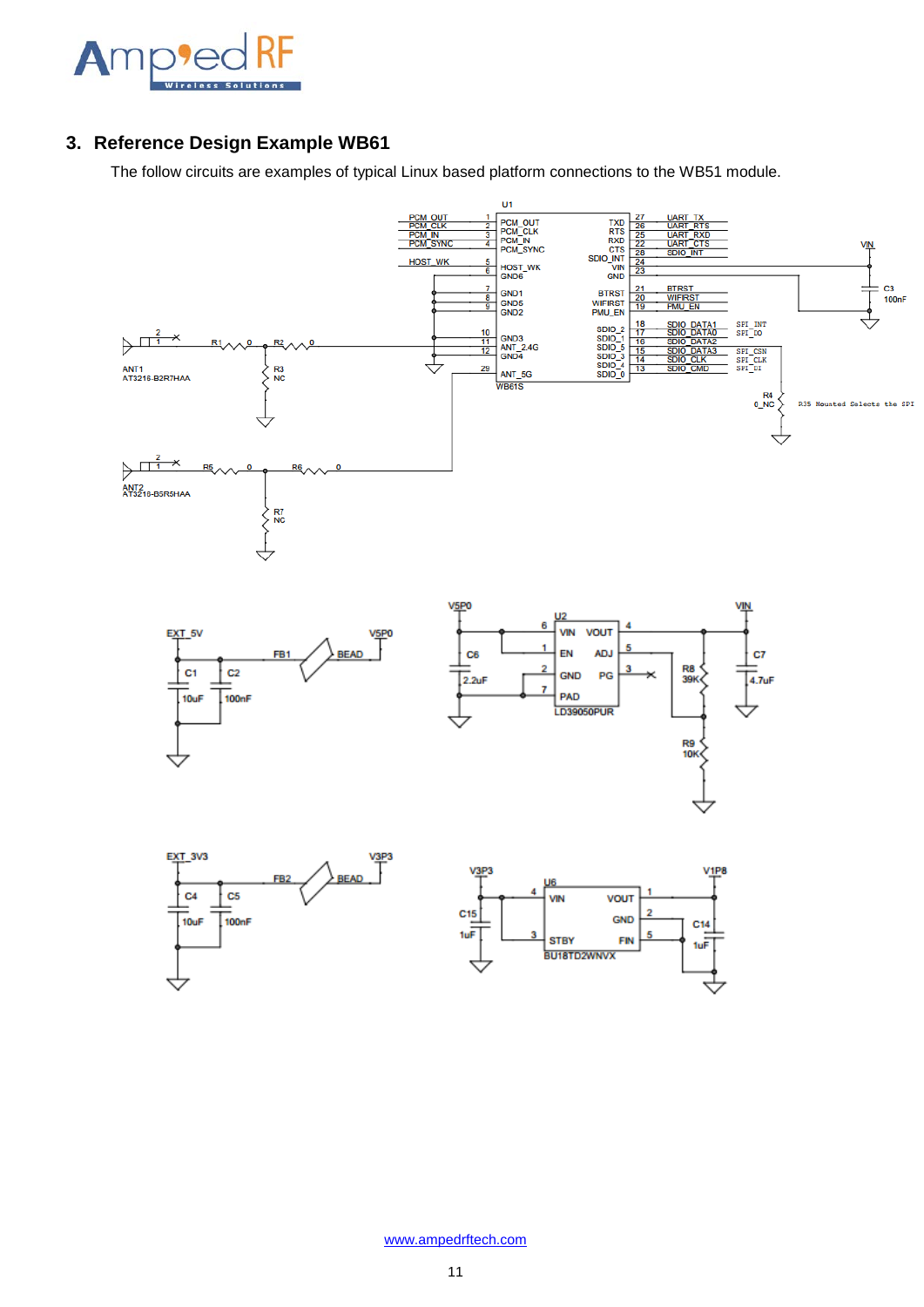<span id="page-11-5"></span>

#### FXMA108BQX is Optional



#### <span id="page-11-0"></span>**4. Startup behavior**

#### <span id="page-11-1"></span>4.1. RESET

This pin is always an input pin, active low, with a PD during reset. This signal MUST be active during power supplies initialization and, when all power supplies are stable, it must remain active low for at least 2 cycles of the slow clock in order to insure good reset functionality.

#### <span id="page-11-2"></span>4.2. UART

UART\_CTS is an input with PU. UART\_RXD is an input with PU.UART\_TXD toggles from input PU to output High and UART\_RTS toggles from input PU to output Low 70ms after reset, enabling UART communication if needed.

#### <span id="page-11-3"></span>4.3. SDIO and SPI interface

The SDIO interface is a four-wire to six-wire data interface (SDIO\_CLK, SDIO\_CMD,SDIO\_DATA0, SDIO\_DATA1/INT, optional SDIO\_DATA2 and SDIO\_DATA3). The physical SPI interface is a five-wire data interface: SPI\_CSN, SPI\_CLK, SPI\_DO, SPI\_DI,and SPI\_INT.

SDIO 5 is the selection pin. The state of this pin is monitored on the rising edge of WFRST.

- LOW selects SPI
- HIGH selects SDIO

#### <span id="page-11-4"></span>**5. RF Path Control**

5.1. WB61S Control

| <b>Version</b> | Path                                                                                     |
|----------------|------------------------------------------------------------------------------------------|
| <b>WB61S</b>   | WLAN 2.4 GHz uses internal ANT; BT uses internal<br>ANT; WLAN 5GHz uses external antenna |
| WB61S-EXT      | WLAN 2.4 GHz uses external ANT; BT uses external<br>ANT; WLAN 5GHz uses external antenna |